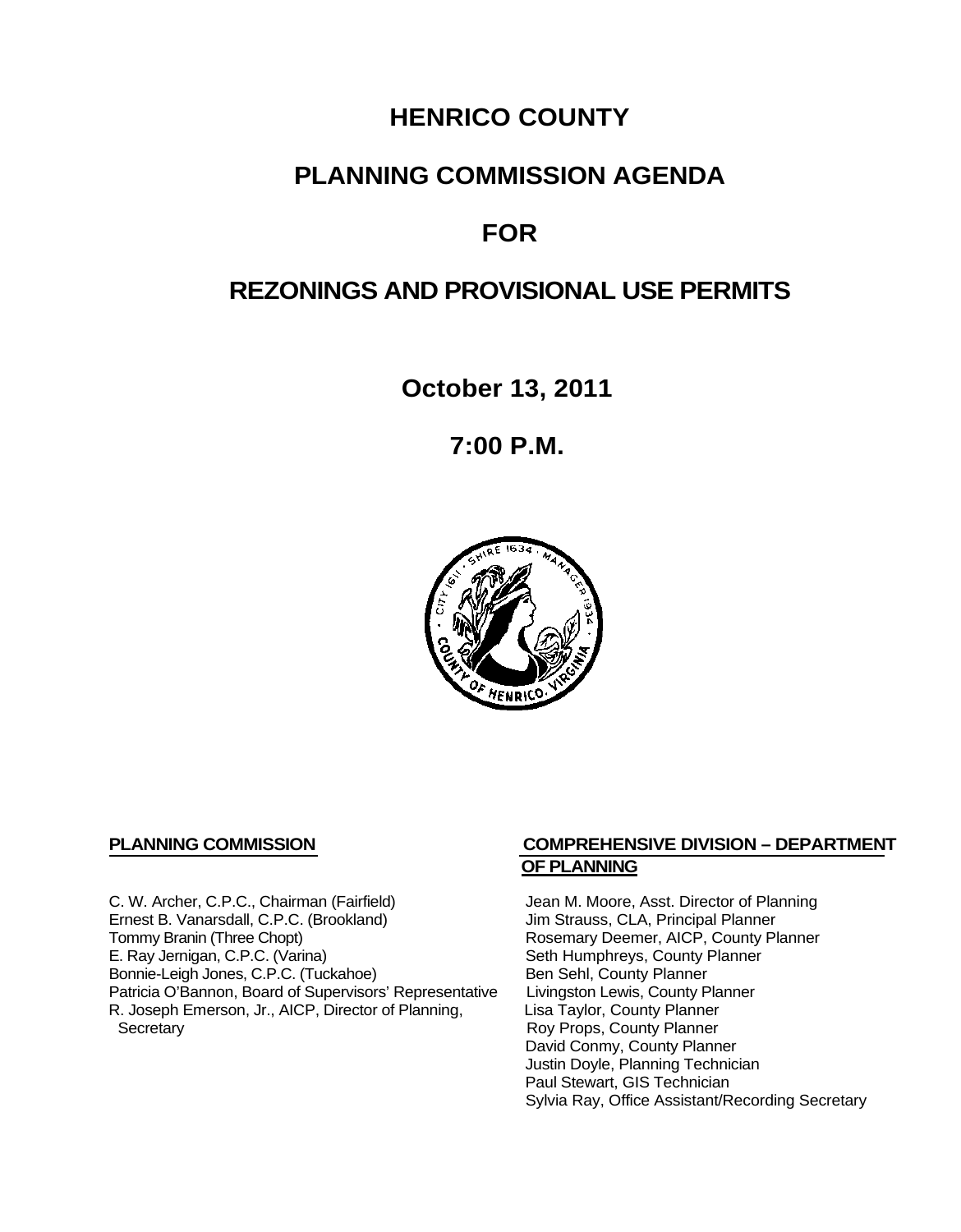# **PLANNING COMMISSION REZONING MEETING FINAL AGENDA OCTOBER 13, 2011**

### **BEGINNING AT 5:30 P.M.**

**5:30 P.M. Dinner and Work Session:** County Manager's Conference Room to review and discuss a revision to the County's Zoning Ordinance to permit Places of Worship in additional Zoning Districts.

**BEGINNING AT 7:00 P.M.**

**WELCOME**

**PLEDGE OF ALLEGIANCE**

**RECOGNITION OF NEWS MEDIA**

**CALL TO ORDER**

**REQUESTS FOR WITHDRAWALS AND DEFERRALS: (0); (2)**

**REQUESTS FOR EXPEDITED ITEMS: (0)**

**CASES TO BE HEARD: (6)**

#### **THREE CHOPT:**

#### *Deferred from the June 9, 2011 Meeting.*

**C-8C-11 Webb Tyler for Dalton Park Land Development Company:** Request to conditionally rezone from R-3C One-Family Residence District (Conditional) to RTHC Residential Townhouse District (Conditional) parts of Parcels 743-763-3572, 743-764- 4622, and -6363 containing 9.3 acres (Parcel 1) located on the east line of Interstate 295 approximately 630' west of the southern terminus of Allenbend Road and from R-3C One-Family Residence District (Conditional) to R-5AC General Residence District (Conditional) Parcels 743-763-8655, -3527, -9269, 744-764-5770, -5157, -4443, -3831, -3317, -2703, 744-763-2190, -1576 and parts of Parcels 743-763-3572, 743-764-4622, and -6363 containing 36.7 acres (Parcels 2 and 3) located between the west line of Belfast Road and the northeast intersection of Interstates 64 and 295. The RTH District allows a maximum density of nine (9) units per acre. The R-5A District allows a minimum lot size of 5,625 square feet and a maximum density of six (6) units per acre. The uses will be controlled by zoning ordinance regulations and proffered conditions. The 2026 Comprehensive Plan recommends Traditional Neighborhood Development to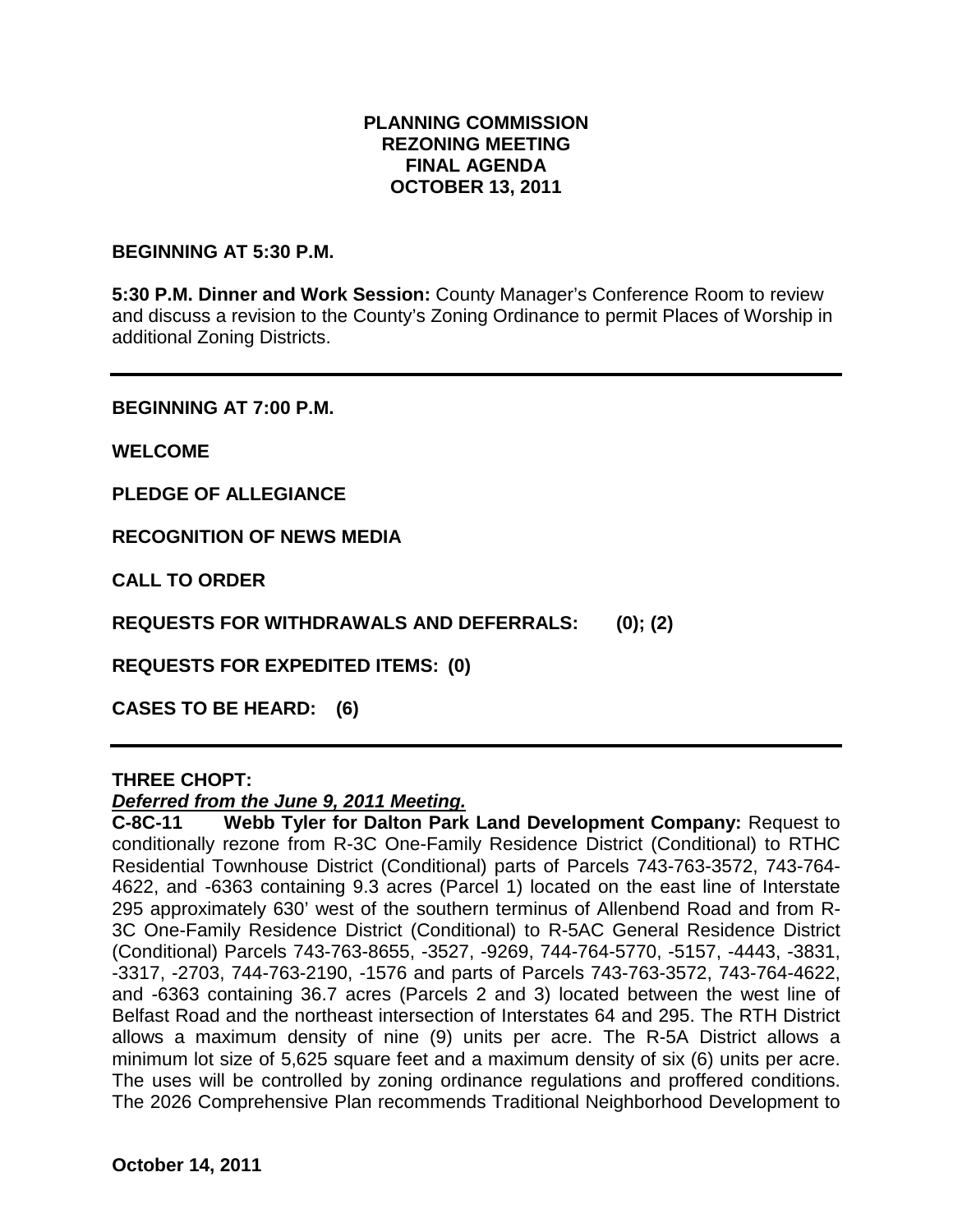support a mixture of residential, nonresidential and open space uses with 60% of the land consisting of residential uses at a density not to exceed 12 units per acre; however, the site is also within the Innsbrook Area Study which recommends a maximum density of 8 units per acre for residential uses**. Staff – Ben Sehl (Deferral requested to the January 12, 2012 Meeting.) Deferred to the January 12, 2012 Meeting**

# *Deferred from the September 15, 2011 Meeting.*

**C-9C-11 Andrew M. Condlin for Bacova, LLC:** Request to conditionally rezone from A-1 Agricultural District to O-2C Office District (Conditional), parts of Parcels 739- 766-2504 and 739-765-0785 containing 6.439 acres (Tract A) located at the northwest intersection of Pouncey Tract Road (State Route 271) and Bacova Drive; from A-1 Agricultural District to R-3C One-Family Residence District (Conditional), Parcel 737-766- 1902 and parts of Parcels 738-765-2372, 736-766-7163, 739-766-2504, and 739-765- 0785 containing 79.234 acres (Tracts B and C) located along the west line of Bacova Drive approximately 675' west of its intersection with Pouncey Tract Road; from A-1 Agricultural District to R-6C General Residence District (Conditional), Parcels 736-765- 2998, 736-766-0319, 735-766-7333, 735-766-4550, 735-766-2261 and parts of Parcels 736-766-7163 and 735-767-9459 containing 30.012 acres (Tracts D and E) located at the eastern corner of the N. Gayton Road Extension and Bacova Drive intersection; and from A-1 Agricultural District to R-5AC General Residence District (Conditional), parts of Parcels 735-767-9459 and 736-768-5323 containing 19.481 acres (Tract F) located along the east line of the N. Gayton Road Extension approximately 530' southwest of its intersection with Kain Road. The applicant proposes office uses, and up to 135 singlefamily dwellings, 45 zero-lot-line dwellings, and 430 multi-family residential units. The uses will be controlled by zoning ordinance regulations and proffered conditions. The R-3 District allows a minimum lot size of 11,000 square feet and a maximum gross density of 3.96 units per acre. The R-5A District allows a minimum lot size of 5,625 square feet and a maximum density of six (6) units per acre. The R-6 District allows a maximum gross density of 19.8 units per acre. The 2026 Comprehensive Plan recommends Suburban Residential 1, density should not exceed 2.4 units per acre, Suburban Mixed-Use, density should not exceed 4.0 units per acre, Open Space/Recreation, and Environmental Protection Area. The site is partially in the West Broad Street Overlay District. **Staff – Livingston Lewis Deferred to the October 26, 2011 Meeting**

#### **TUCKAHOE:**

None.

# **BROOKLAND:**

None.

# **VARINA:**

# *Deferred from the July 14, 2011 Meeting.*

**C-6C-11 Brian Mitchell for J & B Realty, LLC:** Request to conditionally rezone from A-1 Agricultural District to R-5AC General Residence District (Conditional) Parcel 843- 701-2778 containing approximately 24.4 acres, located along the south line of Portugee Road approximately 2,300 feet east of its intersection with Memorial Drive. The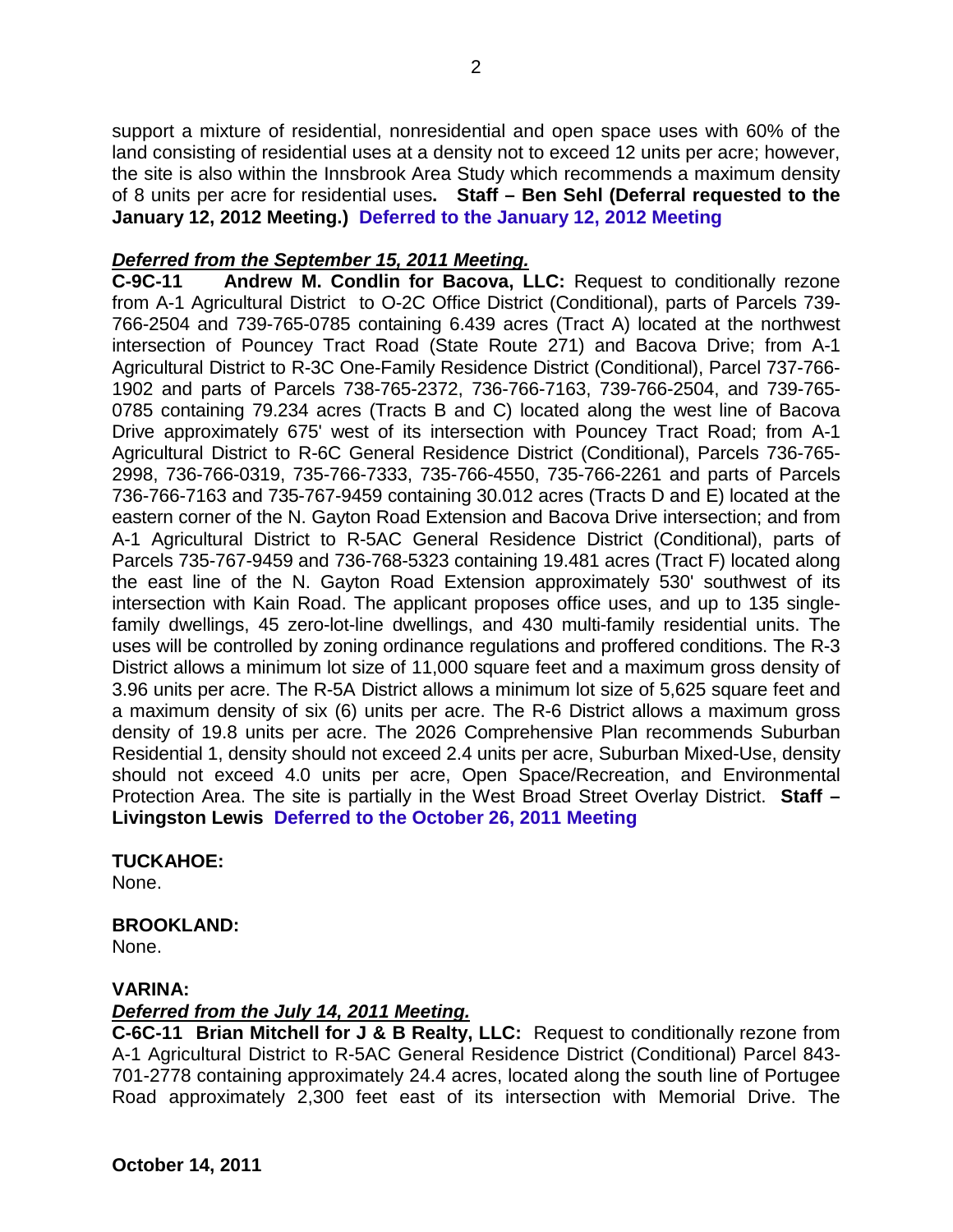applicant proposes a zero-lot-line residential development. The R-5A District allows a minimum lot size of 5,625 square feet and a maximum density of (6) units per acre. The use will be controlled by zoning ordinance regulations and proffered conditions. The 2026 Comprehensive Plan recommends Office and Environmental Protection Area. **Staff – Livingston Lewis Recommended for Denial**

# *Deferred from the September 15, 2011 Meeting.*

**P-11-11 Andrew M. Condlin for Michael J. Carroll:** Request for a Provisional Use Permit required under proffered condition #9 accepted with C-60C-06 to allow twenty-four (24) hour operation of a convenience store with gas pumps (Wawa) on Parcel 816-712-7504 located at the northeast intersection of S. Laburnum Avenue and Eubank Road. The existing zoning is B-3C Business District (Conditional). The site is located in the Airport Safety Overlay District. **Staff – Roy Props Deferred to the November 10, 2011 Meeting**

**C-11C-11 Steve Faris for Osborne Glen, LLC:** Request to conditionally rezone from A-1 Agricultural District to R-5AC General Residence District (Conditional) on part of Parcel 800-695-7559 containing approximately 32.2 acres located at the northwest intersection of Sholey Road and Osborne Turnpike. The applicant proposes a zero-lotline subdivision of no more than 100 lots. The R-5A District allows a minimum lot size of 5,625 square feet and a maximum density of six (6) units per acre. The use will be controlled by zoning ordinance regulations and proffered conditions. The 2026 Comprehensive Plan recommends Traditional Neighborhood Development, Suburban Mixed-Use, and Environmental Protection Area. **Staff – Rosemary Deemer (Deferral requested to the November 10, 2011 Meeting.) Deferred to the November 10, 2011 Meeting**

# **FAIRFIELD:**

**C-16C-11 Edward B. Kidd for Sauer Properties, Inc.:** Request to conditionally rezone from O-2C Office District (Conditional) to R-2AC One-Family Residence District (Conditional) part of Parcel 784-766-6082 containing 1.018 acres located at the northwest intersection of Francis Road and Battlefield Road and on the north line of Francis Road approximately 500 feet west of its intersection with Battlefield Road and from R-2A One-Family Residence District, O-2C Office District (Conditional), and O-3C Office District (Conditional) to B-3C Business District (Conditional) part of Parcels 784- 766-6082, 784-766-7982, 784-766-6565, 784-766-7467, and 784-767-4440 containing approximately 18.58 acres located at the southeast intersection of Brook Road (U.S. Route 1) and Virginia Center Parkway. The applicant proposes retail and residential uses. The uses will be controlled by zoning ordinance regulations and proffered conditions. The 2026 Comprehensive Plan recommends Commercial Arterial and Office. **Staff – Lisa Taylor Recommended for Approval**

**RESOLUTION: SIA-002-11 - Varina Area Library Site:** Substantially in Accord with the 2026 County Comprehensive Plan (Varina District). **Staff – Roy Props Resolution Approved**